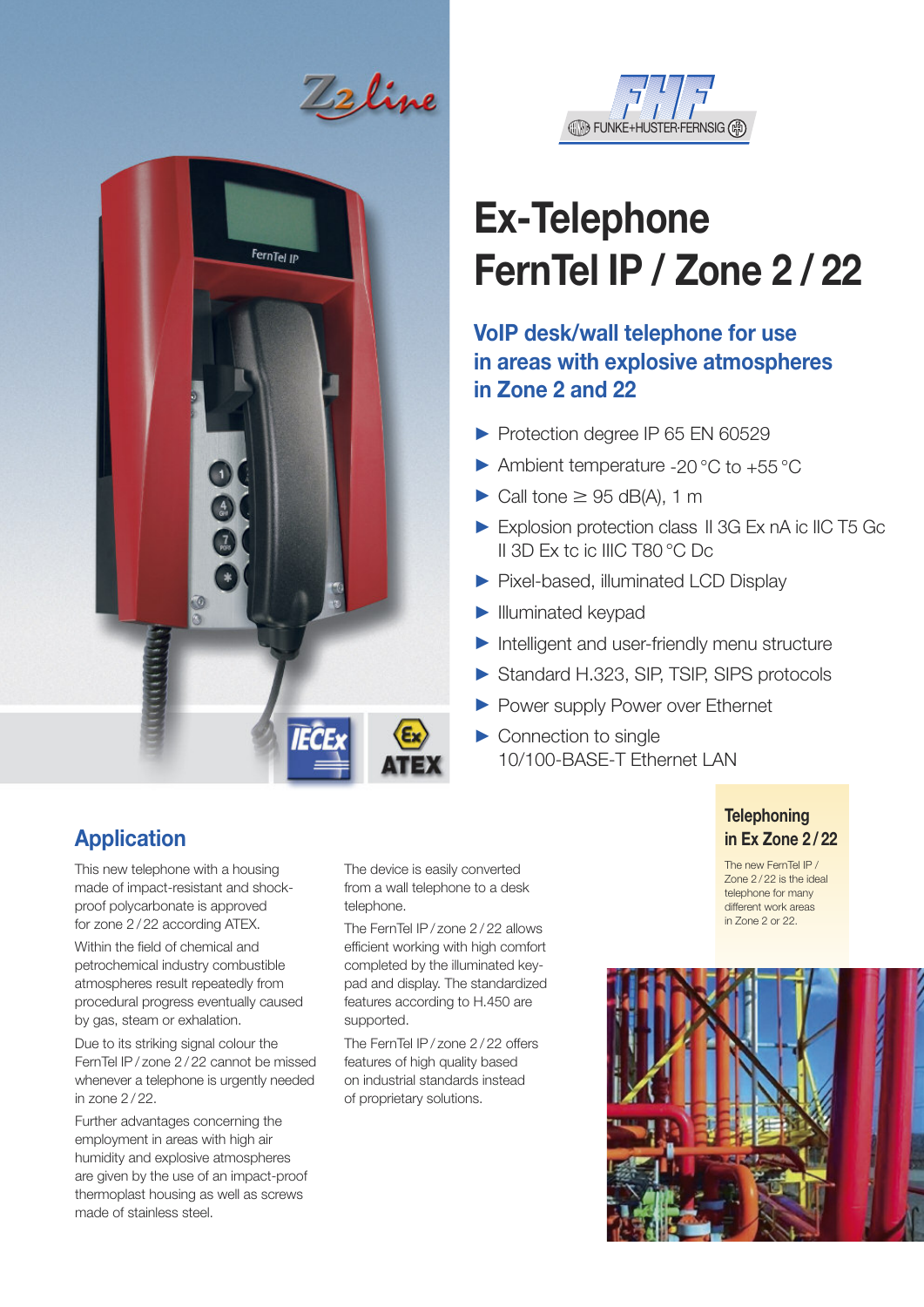## **Technical specifications**

| Housing                         | Polycarbonate                                                                                                                         |  |
|---------------------------------|---------------------------------------------------------------------------------------------------------------------------------------|--|
| Keypad                          | with stainless steel plate                                                                                                            |  |
| <b>Housing Dimensions</b>       | height x width x depth 293 x 191 x 128 mi                                                                                             |  |
| Weight                          | approx. 2.4 kg                                                                                                                        |  |
| <b>Protection Degree</b>        | acc. to IEC60529 IP 65                                                                                                                |  |
| Power Supply                    | Power over Ethernet (IEEE 802.3af)                                                                                                    |  |
| Connection                      | 10/100-BASE-T Ethernet LAN                                                                                                            |  |
| Ringing Volume                  | approx. 95 dB(A) at 1 m distance                                                                                                      |  |
| Display                         | 128 x 64 Pixel                                                                                                                        |  |
| Temperature Range               | -20 °C to +55 °C                                                                                                                      |  |
| Explosion protection class      | II 3G Ex nA ic IIC T5 Gc<br>II 3D Ex to ic IIIC T80°C Dc                                                                              |  |
| Protocol                        | H.323, SIP, TSIP, SIPS                                                                                                                |  |
| total                           | H.323 version 4 incl. H.225, H.235, H.245<br>and RAS Gatekeeper routed Signalling, H.<br>Initiation Protocol (SIP) RTP, SRTP Real Tir |  |
| <b>RTCP</b>                     | Real Time Control Protocol – first level of C                                                                                         |  |
| <b>RAS Protocol</b>             | Support for External Gatekeeper                                                                                                       |  |
| <b>DTMF</b>                     | H.245 Alphanumeric or Signal Type                                                                                                     |  |
| <b>Additional VoIP-Features</b> | H.245 Fast Connect En-block dialling Over                                                                                             |  |
| Security                        | Password Protected Administration<br>Encoded Password Authorization acc. to H                                                         |  |
| Quality of Service              | Priority of IP-Packages acc. to TOS and D<br>VLAN Priority acc. to IEEE 802.1p / 802.1d                                               |  |
| Voice Encoding                  | G.711 A-law / µ-law (64 kbps), G.723.1 (5<br>G.729A (16kbps)                                                                          |  |
| Echo Compensation               | G.168                                                                                                                                 |  |
| Access                          | via HTML Web-Browser<br>Password protected authentication                                                                             |  |
| Troubleshooting                 | Log- and Trace-Files, State Display of Inter<br>Connections, Ping Connection Test sendin<br>Traps over Internet Protocol              |  |
| Update                          | Configuration recording/reading,<br>Boot code and firmware update via HTML<br>Automatic update via Update-Server                      |  |
| DSL-Access                      | <b>PPPoE Protocol</b>                                                                                                                 |  |
| <b>VPN</b>                      | Tunnelling with PPTP Encoding via MPPE                                                                                                |  |
| NAT                             | Network Address Translation – for Transfor<br>IP Addresses into private IP Addresses and                                              |  |
| DHCP                            | Dynamic Host Configuration Protocol -<br>IP interfaces settings                                                                       |  |
| <b>ICMP</b>                     | Internet Control Message Protocol - for Pir                                                                                           |  |
| Dial Tone Generation            | Automatic Dial tone Generation European<br>and US Standard                                                                            |  |
| Call Transfer                   | Call Transfer with/without consultation call                                                                                          |  |
| Call Diversion                  | Call Diversion Unconditional, Busy, No Rep                                                                                            |  |
| Call Hold / Retrieve            | Call Hold / Retrieve                                                                                                                  |  |
| Call Waiting                    | Call Waiting inclusive Signalling of second                                                                                           |  |
| Calling Name Identification     | Name Display                                                                                                                          |  |
| 3 Party Conference              | 3 Party Conference of internal and/or exter                                                                                           |  |
| Calling Number Identification   | Display of Calling Number                                                                                                             |  |
| <b>Multiple Registrations</b>   | up to 6 Registrations                                                                                                                 |  |
| Telephone Book                  | Local, Integration of an External Database                                                                                            |  |

| <u>ICUIIIIUAI SPEUIIUAUUIIS</u> |                                                                                                                                                            |
|---------------------------------|------------------------------------------------------------------------------------------------------------------------------------------------------------|
| Housing                         | Polycarbonate                                                                                                                                              |
| Keypad                          | with stainless steel plate                                                                                                                                 |
| <b>Housing Dimensions</b>       | height x width x depth 293 x 191 x 128 mm                                                                                                                  |
| Weight                          | approx. 2.4 kg                                                                                                                                             |
| <b>Protection Degree</b>        | acc. to IEC60529 IP 65                                                                                                                                     |
| Power Supply                    | Power over Ethernet (IEEE 802.3af)                                                                                                                         |
| Connection                      | 10/100-BASE-T Ethernet LAN                                                                                                                                 |
| Ringing Volume                  | approx. 95 dB(A) at 1 m distance                                                                                                                           |
| Display                         | 128 x 64 Pixel                                                                                                                                             |
| Temperature Range               | -20 °C to +55 °C                                                                                                                                           |
| Explosion protection class      | II 3G Ex nA ic IIC T5 Gc<br>II 3D Ex to ic IIIC T80°C Dc                                                                                                   |
| Protocol                        | H.323, SIP, TSIP, SIPS                                                                                                                                     |
| total                           | H.323 version 4 incl. H.225, H.235, H.245<br>and RAS Gatekeeper routed Signalling, H.450 Session<br>Initiation Protocol (SIP) RTP, SRTP Real Time Protocol |
| RTCP                            | Real Time Control Protocol – first level of Quality of Service                                                                                             |
| RAS Protocol                    | Support for External Gatekeeper                                                                                                                            |
| DTMF                            | H.245 Alphanumeric or Signal Type                                                                                                                          |
| Additional VoIP-Features        | H.245 Fast Connect En-block dialling Overlapped Sending                                                                                                    |
| Security                        | Password Protected Administration<br>Encoded Password Authorization acc. to H.235                                                                          |
| Quality of Service              | Priority of IP-Packages acc. to TOS and DiffServ,<br>VLAN Priority acc. to IEEE 802.1p / 802.1g                                                            |
| Voice Encoding                  | G.711 A-law / µ-law (64 kbps), G.723.1 (5.3 kbps),<br>G.729A (16kbps)                                                                                      |
| Echo Compensation               | G.168                                                                                                                                                      |
| Access                          | via HTML Web-Browser<br>Password protected authentication                                                                                                  |
| Troubleshooting                 | Log- and Trace-Files, State Display of Interfaces and<br>Connections, Ping Connection Test sending of SNMP<br>Traps over Internet Protocol                 |
| Update                          | Configuration recording/reading,<br>Boot code and firmware update via HTML upload,<br>Automatic update via Update-Server                                   |
| DSL-Access                      | <b>PPPoE Protocol</b>                                                                                                                                      |
| <b>VPN</b>                      | Tunnelling with PPTP Encoding via MPPE                                                                                                                     |
| NAT                             | Network Address Translation – for Transformation of official<br>IP Addresses into private IP Addresses and vice versa                                      |
| DHCP                            | Dynamic Host Configuration Protocol -<br>IP interfaces settings                                                                                            |
| ICMP                            | Internet Control Message Protocol – for Ping tests                                                                                                         |
| Dial Tone Generation            | Automatic Dial tone Generation European<br>and US Standard                                                                                                 |
| Call Transfer                   | Call Transfer with/without consultation call                                                                                                               |
| Call Diversion                  | Call Diversion Unconditional, Busy, No Reply                                                                                                               |
| Call Hold / Retrieve            | Call Hold / Retrieve                                                                                                                                       |
| Call Waiting                    | Call Waiting inclusive Signalling of second Call Information                                                                                               |
| Calling Name Identification     | Name Display                                                                                                                                               |
| 3 Party Conference              | 3 Party Conference of internal and/or external Subscriber                                                                                                  |
| Calling Number Identification   | Display of Calling Number                                                                                                                                  |
| Multiple Registrations          | up to 6 Registrations                                                                                                                                      |

Time/Date Exact Time and Date Information via Time Server